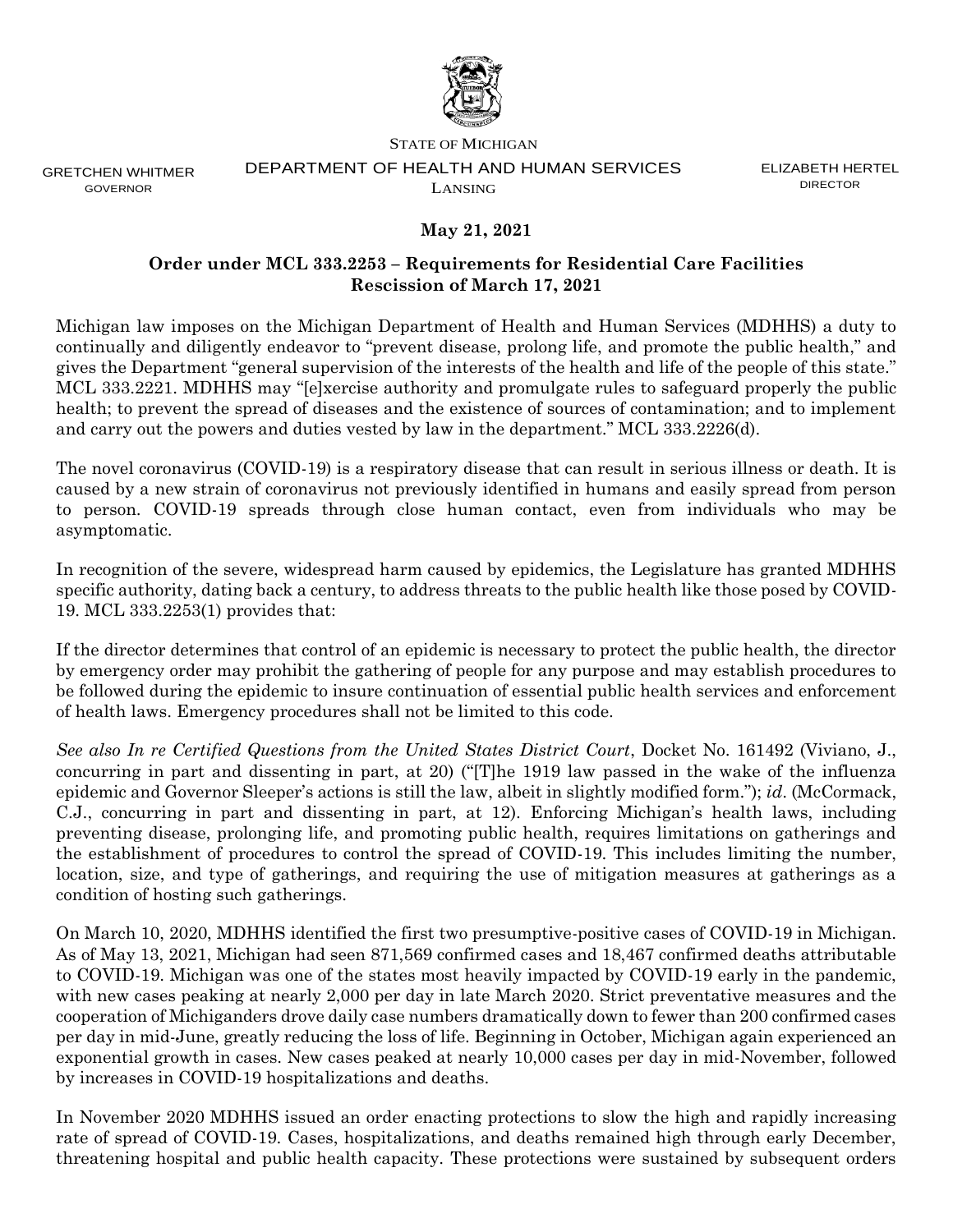through mid-January. These orders played a crucial role in slowing the spread in Michigan and had brought new cases down to about 1,500 per day. The decrease in cases helped prevent Michigan's healthcare system from being overwhelmed with a holiday surge. Beginning in late January 2021, in light of the reduction in cases, MDHHS issued orders permitting indoor dining and contact sports. On March 19, 2021, MDHHS issued an order requiring testing for youth sports.

Cases dropped to under 1,000 per day in mid-February. However, trends shifted, and cases increased to a seven-day daily average of 6,555 on April 11. The statewide positivity peaked at 18.5% on April 8. Metrics approached all-time highs, and in some cases surpassed the peaks from the fall/winter surge. While the Spring 2021 surge saw more cases in persons who were under the age of 60, there remained a high number of cases seeking emergency care and hospitalizations. Healthcare capacity peaked in mid-April with 601 daily hospital admissions seen in Michigan. Individuals under the age of 60 accounted for nearly 50% of all new admissions.

Positivity, case rates, hospitalizations and deaths are improving since the April peak. Positivity has decreased to 9.3% and the case rate for Michigan is 230 cases per million. As of May 13, there are 2,200 Michiganders hospitalized with COVID-19, and 11.0% of all available inpatient beds were occupied by patients who had COVID-19. During this time, Michigan had the second highest number of cases and the highest case rate in the nation, as well as the highest COVID-19 hospital utilization, and COVID-19 ICU utilization according to data from the CDC and U.S. Health and Human Services. The state death rate was 5.4 deaths per million people on May 6, and there are approximately 375 weekly deaths in Michigan attributable to COVID-19. This is a decrease of 26% from the peak of 7.3 deaths per million on April 23, 2020.

Even where COVID-19 does not result in death, and where Michigan's emergency and hospital systems are not heavily burdened, the disease can cause great harm. Recent estimates suggest that one in ten persons who suffer from COVID-19 will experience long-term symptoms, referred to as "long COVID." These symptoms, including fatigue, shortness of breath, joint pain, depression, and headache, can be disabling. They can last for months, and in some cases, arise unexpectedly in patients with few or no symptoms of COVID-19 at the time of diagnosis. A study published on April 6 in the medical journal *The Lancet* indicates that COVID-19 has been associated with a significantly increased risk of neurological and psychiatric disorders in the 6 months after a diagnosis. COVID-19 has also been shown to damage the heart and kidneys. Furthermore, racial and ethnic minority groups in Michigan have experienced a higher proportion of "long COVID." The best way to prevent these complications is to prevent transmission of COVID-19.

Since December 11, 2020, the Food and Drug Administration has granted emergency use authorization to three vaccines to prevent COVID-19, providing a path to end the pandemic. Michigan is now participating in the largest mass vaccination effort in modern history and is presently working toward vaccinating at least 70% of Michigan residents 16 years of age and older as quickly as possible. On May 12, 2021, the Advisory Committee on Immunization Practices (ACIP) approved for use the Pfizer-BioNTech COVID-19 Vaccine for adolescents age 12-16. As of May 13, 50% of Michigan residents 12 and older have received at least one dose of COVID-19 vaccine, and 53% of Michigan residents 16 and older have received at least one dose. And an increasing number and volume of therapeutics are available, such as monoclonal antibodies, which can help to reduce the severity of COVID-19 cases.

New and unexpected challenges continue to arise: in early December 2020, a variant of COVID-19 known as B.1.1.7 was detected in the United Kingdom. According to the CDC, this variant is roughly 50% more infectious than the original strain. On January 16, 2021, this variant was detected in Michigan. B.1.1.7 is currently the dominant strain of COVID-19 in Michigan and the United States. Michigan is second in the nation with respect to the number of B.1.1.7 variant cases detected. Michigan has also detected cases of variants B.1.351, P.1, and B.1.427/B.1.429, which experts continue to study and monitor closely. This further complicates the battle against COVID-19.

Considering the above, and upon the advice of scientific and medical experts, I have concluded pursuant to MCL 333.2253 that the COVID-19 pandemic continues to constitute an epidemic in Michigan. I have also,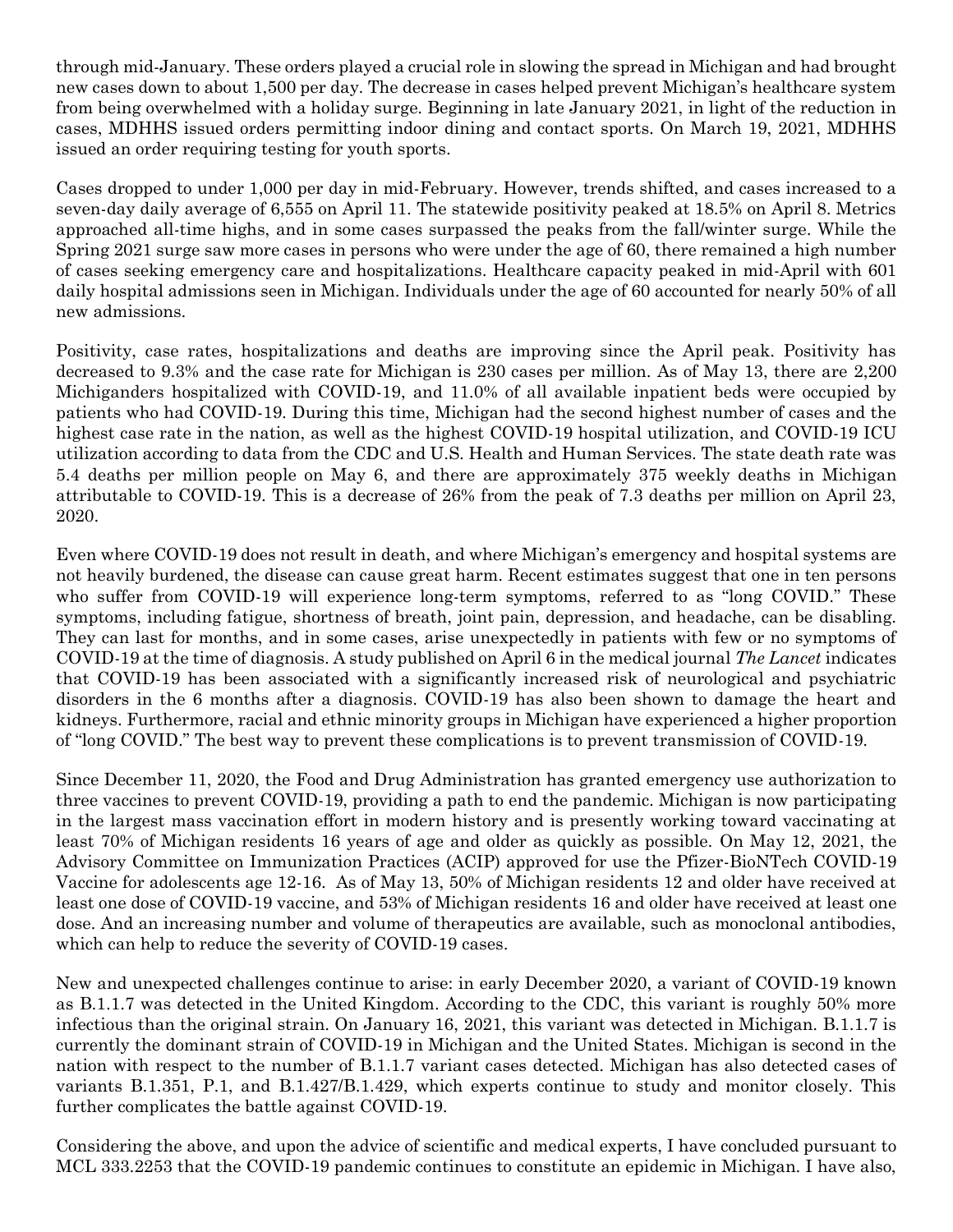subject to the grant of authority in 2020 PA 238 (signed into law on October 22, 2020), herein defined the symptoms of COVID-19 based on the latest epidemiological evidence. I further conclude that control of the epidemic is necessary to protect the public health and that it is necessary to restrict gatherings and establish procedures to be followed during the epidemic to ensure the continuation of essential public health services and enforcement of health laws. As provided in MCL 333.2253, these emergency procedures are not limited to the Public Health Code.

I therefore order that:

1. Definitions.

For purposes of this Order, terms are defined as follows:

- (a) "Adult foster care facility" has the meaning as provided by section 3(4) of the Adult Foster Care Facility Licensing Act, 1979 PA 218, as amended, MCL 400.703(4).
- (b) "Assisted living facility" means an unlicensed establishment that offers community-based residential care for at least three unrelated adults who are either over the age of 65 or need assistance with activities of daily living (ADLs), including personal, supportive, and intermittent health-related services available 24-hours a day.
- (c) "Communal dining and group activities" means dining areas and group activities involving residents in facilities that house more than six individuals.
- (d) "Confirmed COVID-19 positive employee or resident" means a case of COVID-19 originating in the facility, including those involving staff or residents ("facility-onset cases").
- (e) "Home for the aged" has the meaning as provided by section 20106(3) of the Public Health Code, MCL 333.20106(3).
- (f) "Nursing home" has the meaning as provided by section 20109(1) of the Public Health Code, MCL 333.20109(1).
- (g) "Residential care facilities" means a nursing home, home for the aged, adult foster care facility, hospice facility, substance use disorder residential facility, or assisted living facility. It does not include independent living facilities.
- (h) "Serious or critical condition or in hospice care" includes residents enrolled in hospice services regardless of whether the resident appears to be in serious or critical condition or at the End of Life; residents receiving End of Life care who are not enrolled in hospice; residents whose wellbeing is at significant risk, based on the clinical judgment of a treating medical professional, where family visits are a potentially effective intervention; and residents who experience a significant adverse change of condition. These visits are also known and commonly referred to as "compassionate care" visits.
- (i) "End of Life" is as determined and documented by a qualified medical professional.
- (j) "Fully vaccinated" means a person who has received their second dose in a 2-dose series (Pfizer-BioNTech or Moderna) plus at least two weeks or a person who has received a singledose vaccine (Johnson and Johnson (J&J)/Janssen) plus at least two weeks.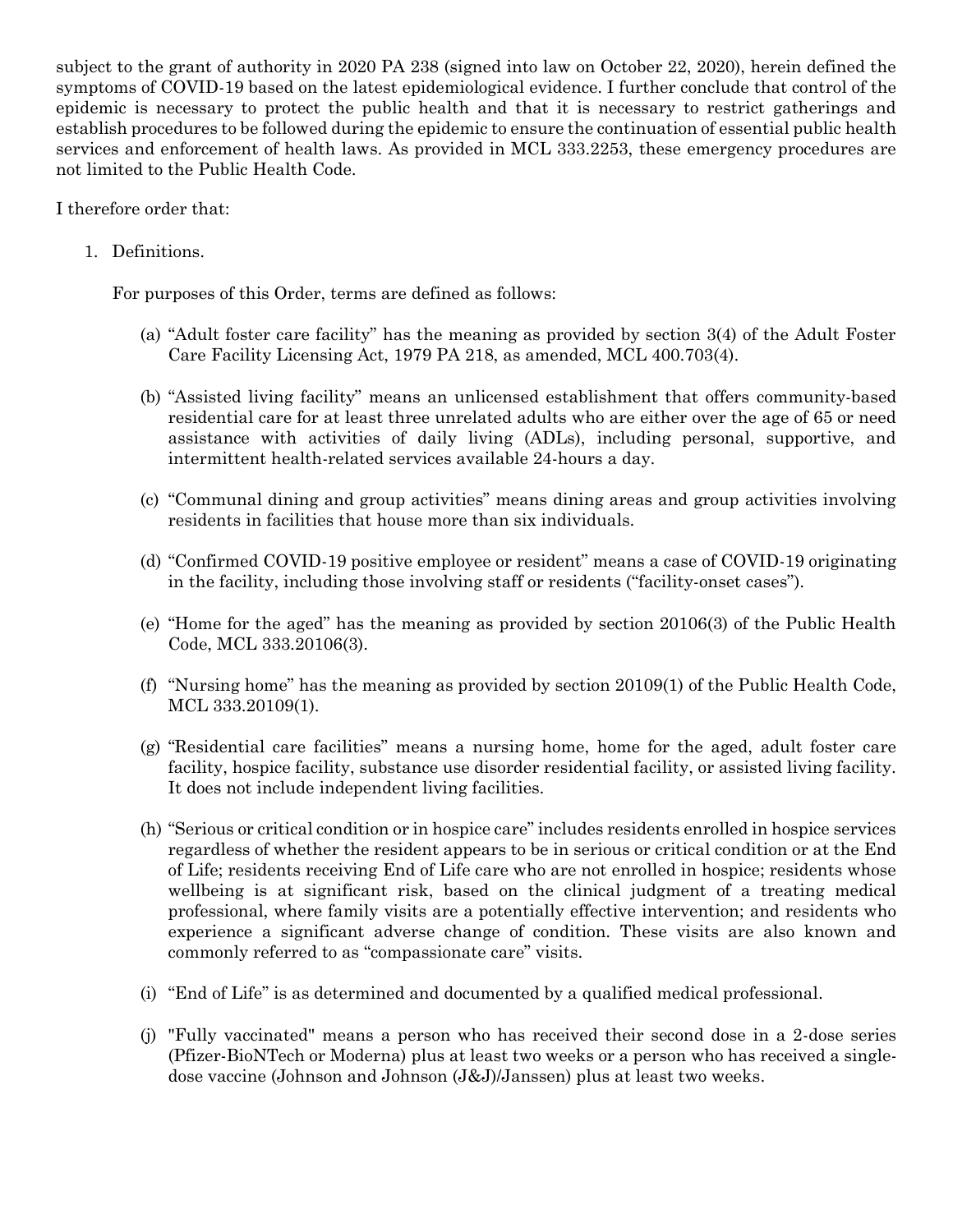- 2. Resident and Employee Protections.
	- (a) Residential care facilities (hereafter referred to as "facilities" in this order) shall comply with the Center for Medicare and Medicaid Services guidance included in [QSO-20-39-NH.](https://www.cms.gov/files/document/qso-20-39-nh-revised.pdf) Consistent with that guidance, facilities shall:
		- (1) Make efforts to allow communal dining and group activities to occur for those residents who are not in isolation or are otherwise not under observation for symptoms of COVID-19.
		- (2) Ensure that dining and group activities:
			- (A) Have adequate physical distancing, at least six feet between participants, any time a resident who is not fully vaccinated is present.
			- (B) Require participating residents to wear masks, if able, when not eating or drinking, any time a resident who is not fully vaccinated is present.
			- (C) Provide access to hand hygiene.
		- (3) Inform employees and residents of the presence of a confirmed COVID-19 positive employee or resident as soon as reasonably possible, but no later than 12 hours after identification.
		- (4) As soon as reasonably possible, but no later than 24 hours after identification of a confirmed COVID-19 positive employee or resident:
			- (A) Inform legal guardians or healthcare proxies for all residents within the facility of the presence of a confirmed COVID-19 positive employee or resident.
			- (B) Post a notice in a visible and obvious place near the main entrance of the facility indicating the presence of a confirmed COVID-19 positive employee or resident. The notice must continue to be displayed until 14 days after the last positive COVID-19 test result for an employee or resident in the facility.
			- (C) Adopt a protocol to inform prospective residents and staff of the presence of a confirmed COVID-19 positive employee or resident. Such notification must continue until 14 days after the last positive COVID-19 test result for an employee or resident in the facility. The protocol must specify how guardians and health care proxies will be informed of the positive COVID-19 test result.
			- (D) Contact the local health department in the facility's jurisdiction to report the presence of a confirmed COVID-19 positive employee or resident; and
			- (E) Support and comply with contact tracing efforts as requested.
		- (5) Maintain accurate and current COVID-19 records in a manner consistent with MDHHS surveillance reporting guidance.
		- (6) Report to MDHHS and the applicable Local Health Department(s) all presumed positive COVID-19 cases in the facility together with any additional data when required under MDHHS guidance.
	- (b) Independent Living Facilities shall: